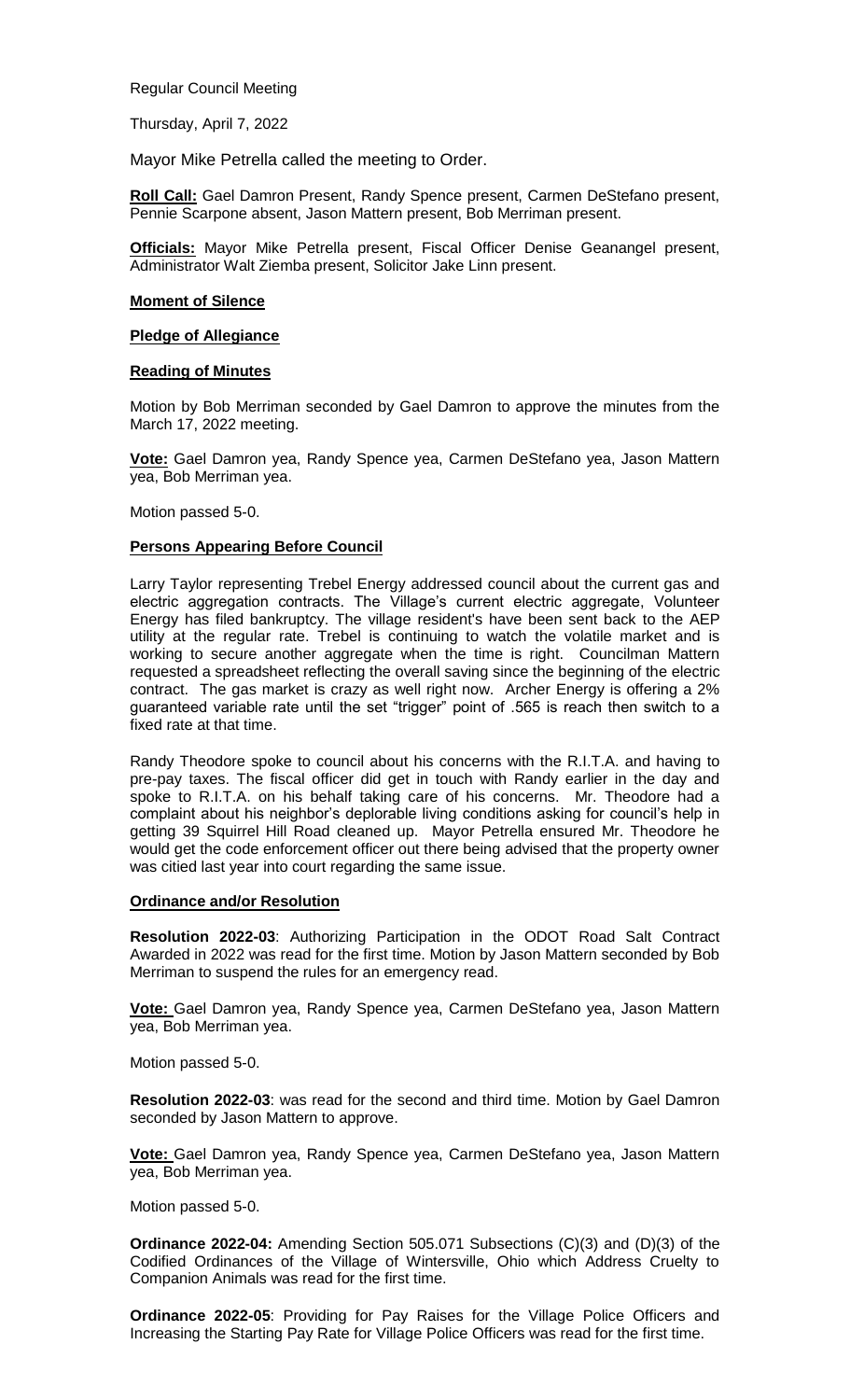Mayor Petrella asked that this be read as an emergency ordinance. Solicitor Linn advised that he had not written the ordinance as an emergency and will prepare as such for the next meeting.

**Ordinance 2022-06**: Amending Chapter 151.02(c) of the Codified Ordinances of the Village of Wintersville to Include Juneteenth as a Paid Holiday was read for the first time.

Motion by Gael Damron seconded by Randy Spence to retro-actively accept the resignation of Dr. Michael Ross effective December 31, 2021.

**Vote:** Gael Damron yea, Randy Spence yea, Carmen DeStefano yea, Jason Mattern yea, Bob Merriman yea.

Motion passed 5-0.

### **Reports & Announcements and Communications**

Mayor Petrella read the Magistrate, Police and Code Enforcement officers reports for the month of March.

Mayor Petrella thanked the fire department, EMS and police for their help in servicing the fire in Overlook Hills. Mayor Petrella had the opportunity to participate in the Rise Community Youth Group children's program with the JVS. He also took a two hour tour of the village sewer plant to get familiar with the daily operations.

Mayor Petrella thanked the new owners of the Winter Drive-In for choosing Wintersville and investing millions of dollars. He also welcomed Beltone Hearing as a new business. Videographer Keith Wilson has created a podcast to enable interested parties to now listen to the council meetings.

Motion by Gael Damron seconded by Randy Spence to approve the municipal building roof repairs by Kalkreuth for \$5,175.00.

**Vote:** Gael Damron yea, Randy Spence yea, Carmen DeStefano yea, Jason Mattern yea, Bob Merriman yea.

Motion passed 5-0.

AJ Cochran, grandson of former Mayor Cochran will be donating the funds for the roof repairs in honor of his grandfather.

Mayor Petrella announced the resignation of Chief Fowler effective April 9, 2022. Motion by Randy Spence seconded by Carmen Destefano to accept Chief Fowler's resignation.

**Vote:** Gael Damron yea, Randy Spence yea, Carmen DeStefano yea, Jason Mattern yea, Bob Merriman yea.

Motion passed 5-0.

Mayor Petrella spoke to former Chief Laman about Lou Vandeborne's 29 years experience as an officer with the Village of Wintersville starting as an auxiliary police officer working his way up to Captain in 2008.

Motion by Bob Merriman seconded by Randy Spence to approve hiring Lou Vandeborne as the Police Chief.

**Vote:** Gael Damron yea, Randy Spence yea, Carmen DeStefano yea, Jason Mattern yea, Bob Merriman yea.

Motion passed 5-0.

Motion by Gael Damron seconded by Carmen Destefano to approve Chief Vandeborne's annual salary of \$59,529.60.

**Vote:** Gael Damron yea, Randy Spence yea, Carmen DeStefano yea, Jason Mattern yea, Bob Merriman yea.

Motion passed 5-0.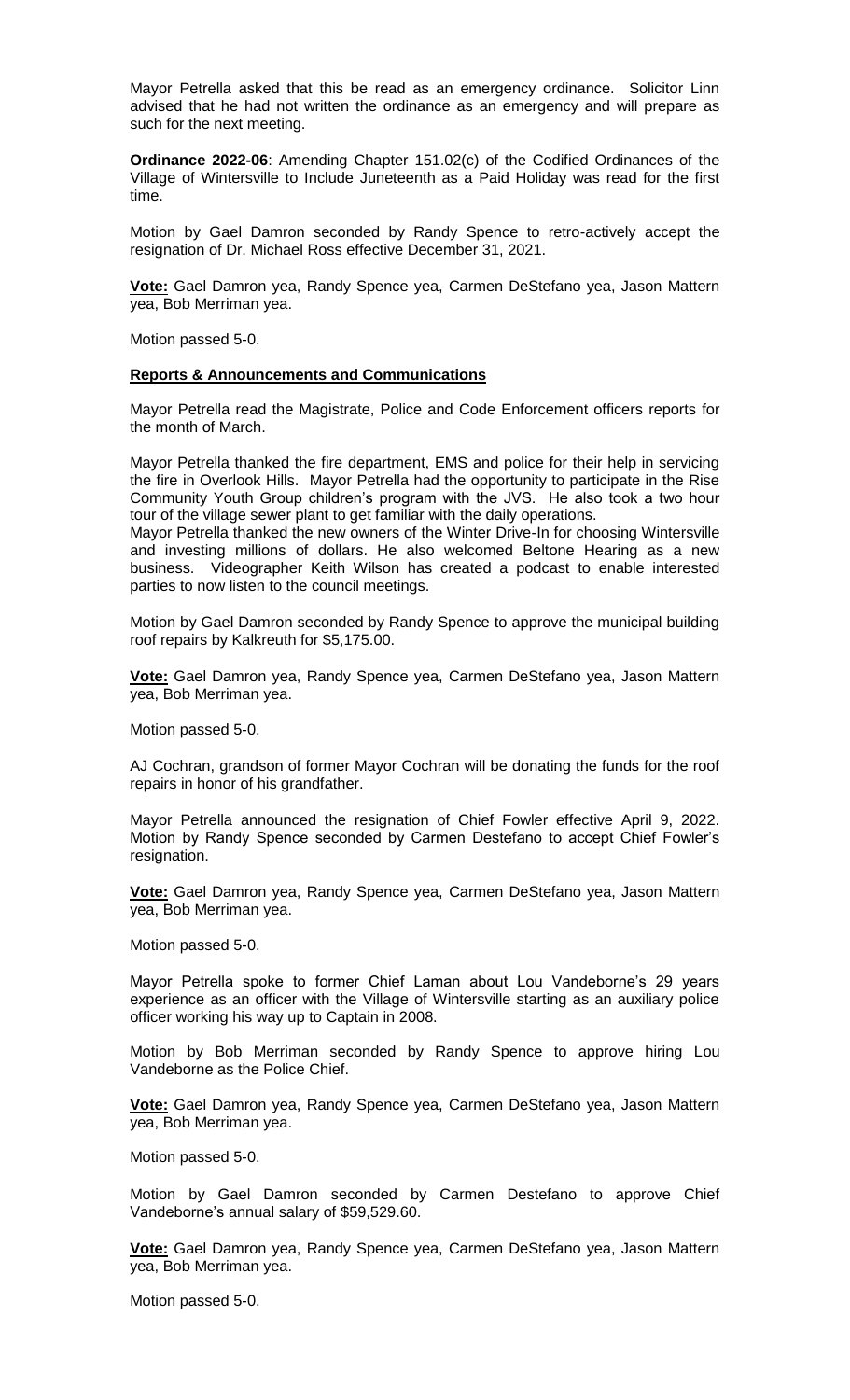# **Administrator's Report:**

Administrator Ziemba reported 1,490.88 ton of safety salt has been purchased from Morton Salt at a cost of \$94,536.66 for the 2021-2022 winter.

Mr. Ziemba reminded the recreation committee that the grant deadline is April 22, 2022 and he will need additional input in preparation of the grant.

### **Unfinished Business:**

None

## **New Business**

Councilman Mattern asked that the finance committee re-group to review fund balances once the new wages go into effect knowing the affect it will have on the general fund. Mr. Mattern also requests that the police clerk's wages be re-evaluated since they were not increased when the police officer's were. Mr. Ziemba added that there is a planned substantial increase of the Ohio Police & Fire Pension Fund employer's contribution plan.

Councilman Spence reported that the time clocks have been installed.

Councilman Mattern said that the drainage on Ellsworth needs to be fixed as it is causing flooding of homes.

Mr. Mattern spoke of the Airbnb Ordinance being a sensitive issue to neighbors dealing with parking, noise, etc. Solicitor Linn said the General Assembly will regulate these short term taking away the powers of municipalities. He also recommends waiting on passing an ordinance. Councilman Mattern is encouraging resident's to call their local representatives as this matter is not a good fit for our village and feels it is council's responsibility to protect our residents. Mr. Mattern also inquired as to who will be using the time clocks to punch in. The police department and clerks will be using Jayco to punch in. He also said he is glad to see the village get antiquated and inquired as to the smartphone apps as a newer version of "time clocks". Mr. Mattern congratulated new Chief Vandeborne.

Councilman Damron thanked Walt for the new "Village Limit" sign by Big Lots and the speed limit sign. A community garden will be launching soon and anyone can donate flowers. Veteran banners coming soon and she asked if permission was needed to hang them on electrical poles. She was advised that anything placed on the AEP poles have to be approved. She and Mayor Petrella had the opportunity to meet with Bob Howell and the Warrior Museum.

Mr. Greco has made a \$1,000.00 donation for the wall mural art contest with the Jefferson County Christian School and Indian Creek Schools students participating.

Mayor Petrella reiterated the importance of getting the police pay wages ordinance passed ASAP.

### **Transfers/Advance:**

Motion by Bob Merriman seconded by Jason Mattern to approve an advance from the general fund (1000) to the magistrate agency fund (9902) for \$ 555.47 dated January 6, 2022.

**Vote:** Gael Damron yea, Randy Spence yea, Carmen DeStefano yea, Jason Mattern yea, Bob Merriman yea.

Motion passed 5-0.

Motion by Jason Mattern, second by Randy Spence to pay bills.

**Vote:** Gael Damron yea, Randy Spence yea, Carmen DeStefano yea, Jason Mattern yea, Bob Merriman yea.

Motion passed 5-0.